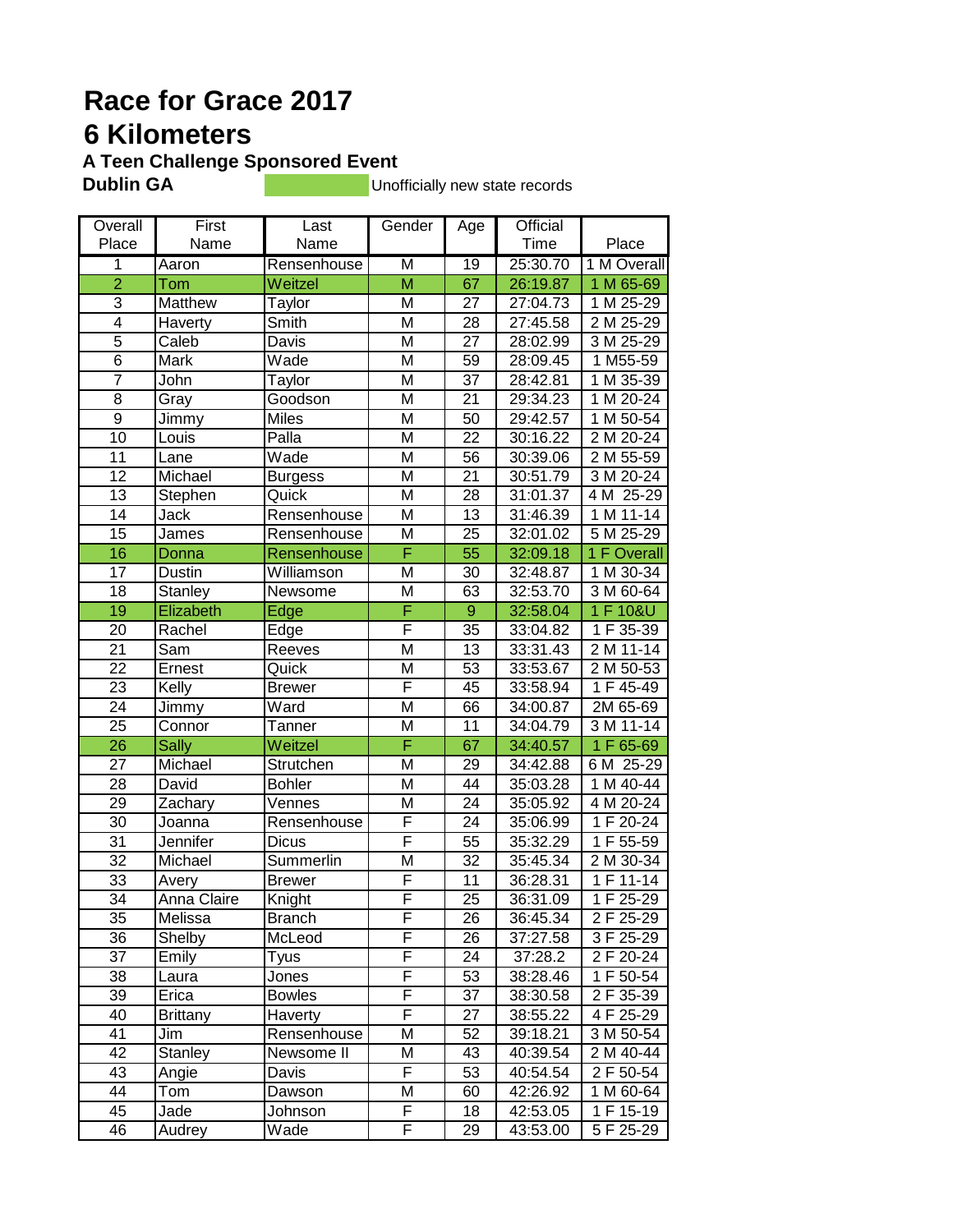| 47 | Nicole       | Curtis             | F | 41 | 43:59.06   | 1 F 40-44 |
|----|--------------|--------------------|---|----|------------|-----------|
| 48 | Timothy      | Tull               | М | 39 | 44:03.69   | 2 M 35-39 |
| 49 | <b>Bryan</b> | Williams           | М | 37 | 45:33.19   | 3 M 35-39 |
| 50 | Paige        | Dawson             | F | 54 | 48:16.33   | 3 F 50-54 |
| 51 | Adam         | Rogers             | Μ | 22 | 52:57.60   | 5 M 20-24 |
| 52 | Patrick      | Andrews            | Μ | 30 | 53:01.98   | 3 M 30-34 |
| 53 | <b>Brad</b>  | Mimbs              | М | 33 | 53:03.84   | 4 M 30-34 |
| 54 | Chad         | Watkins            | Μ | 38 | 53:09.22   | 4 M 35-39 |
| 55 | William      | Taber              | М | 60 | 53:27.12   | 2 M 60-64 |
| 56 | John         | Leatherwood        | Μ | 47 | 53:58.71   | 1 M 45-49 |
| 57 | Elliot       | Amos               | Μ | 26 | 55:56.21   | 7 M 25-29 |
| 58 | Joyce        | <b>Hodges-Hite</b> | F | 80 | 1:01:49    | 1 F 80-84 |
| 59 | Madison      | Fuqua              | F | 10 | 1:10:21.16 | 2 F 10&U  |
| 60 | Baron        | Fuqua              | М | 46 | 1:10:22.04 | 2 M 45-49 |
| 61 | Camden       | Wigley             | М | 11 | 1:10:39.55 | 4 M 11-14 |
| 62 | Kelli        | Suddeth            | F | 46 | 1:11:31.56 | 2 F 45-49 |
| 63 | Charles      | Messick            | М | 37 | 1:11:32.38 | 5 M 35-39 |
| 64 | Joshua       | Suddeth            | М | 27 | 1:11:33.19 | 8 M 25-29 |
| 65 | Mike         | Spoonmore          | М | 33 | 1:11:34.02 | 5 M 30-34 |
|    |              |                    |   |    |            |           |

# **Race for Grace 2017 12 Kilometers**

A Teen Challenge Sponsored Event Unofficial 12 State records **Dublin GA** 

| Overall        | First             | Last               | Gender | Age | Official                |                          |
|----------------|-------------------|--------------------|--------|-----|-------------------------|--------------------------|
| Place          | Name              | Name               |        |     | Time                    | Place                    |
| 1              | <b>Mason</b>      | <b>Smith</b>       | M      | 14  | 48:06.08                | 1 Overall                |
| $\overline{2}$ | Kaylee            | Slade              | F      | 20  | 49:15.51                | $\overline{1}$ F Overall |
| 3              | Larry             | Sims               | M      | 45  | 1:02:28.12              | 1 M 45-49                |
| 4              | Bo                | Claxton            | Μ      | 61  | 1:03:36.78              | 1 M 60-64                |
| 5              | <b>Ruth Ellen</b> | <b>McCook</b>      | F      | 58  | 1:05:03.51              | 1 F 55-59II              |
| 6              | Craig             | Fussell            | Μ      | 36  | 1:05:05.42              | 1 M 35-39                |
| 7              | Jessica           | Kortrey            | F      | 36  | 1:07:21.87              | 2 M 35-39                |
| 8              | Joey              | <b>Brantley</b>    | Μ      | 52  | 1:07:32.75              | M 50-54<br>1.            |
| 9              | Yvonne            | Price              | М      | 49  | 1.10.04.78              | 1 F 45-49                |
| 10             | Peter             | Gardner            | Μ      | 40  |                         | 1 M 40-45                |
| 11             | Megan             | Bernard            | F      | 25  | 1:11:21.33              | 1 F 25-29                |
| 12             | Vicki             | <b>Brantley</b>    | F      | 49  | $\overline{1:}12:19.63$ | 2 F 45-49                |
| 13             | Jennifer          | <b>Browne</b>      | F      | 47  | 1:13:20.04              | 3 F 45-49                |
| 14             | Carol             | Milton             | F      | 45  | 1:19:43.90              | 4 F 45-49                |
| 15             | Kali              | Smith              | F      | 33  | 1:19:45.73              | 1 F 30-34                |
| 16             | Clarissa          | <b>NeSmith</b>     | F      | 34  | 1:26:25.53              | 2 F 30-34                |
| 17             | Asena             | Mott               | F      | 43  | 1:41:31.13              | 1 F 40-45                |
| 18             | James             | Cranford           | Μ      | 58  | 1:49:16.75              | 1 M 55-59                |
| 19             | Joyce             | <b>Hodges-Hite</b> | F      | 80  | 1:57:40.74              | 1 F 80&O                 |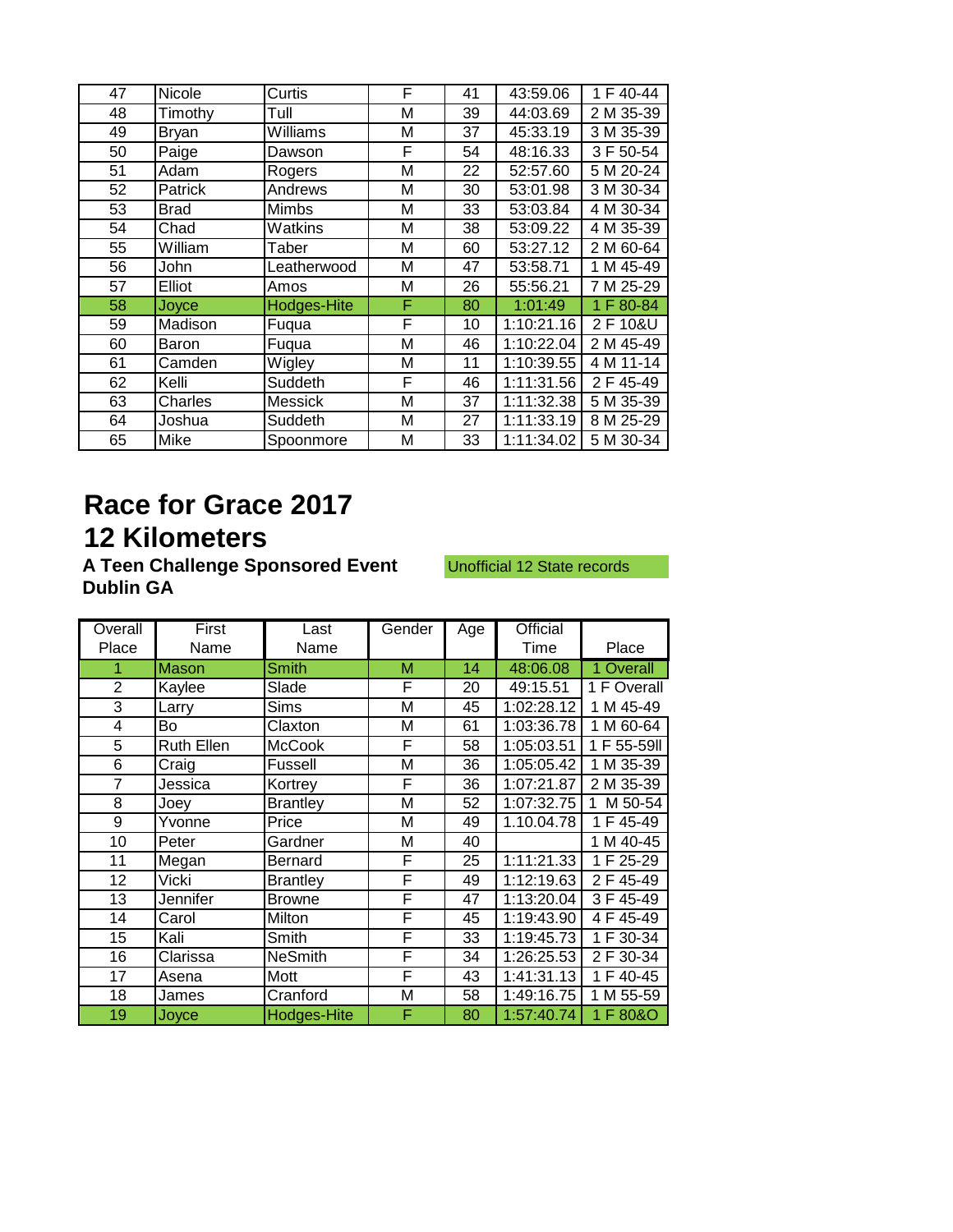### **Race for Grace 2017 Half Marathon A Teen Challenge Sponsored Event**

**Dublin GA** 

| Overall         | First          | Last           | Gender                  | Age             | Official   |                        |
|-----------------|----------------|----------------|-------------------------|-----------------|------------|------------------------|
| Place           | Name           | Name           |                         |                 | Time       | Place                  |
| 1               | Mattox         | Wade           | M                       | $\overline{25}$ | 1:26:31.30 | 1 M Overall            |
| $\overline{2}$  | Israel         | Sandoval       | M                       | 41              | 1:30:36.06 | 1 M 40-44              |
| $\overline{3}$  | Daniel         | Ash            | $\overline{\mathsf{M}}$ | 64              | 1:39:47.52 | 1 M 60-64              |
| $\overline{4}$  | Jonathan       | Wegner         | M                       | 49              | 1:43:07.22 | 1 M 45-49              |
| $\overline{5}$  | Marty          | Edge           | $\overline{\mathsf{M}}$ | 41              | 1:43:38.81 | 2 M 40-44              |
| $\overline{6}$  | Eric           | Hornick        | $\overline{\mathsf{M}}$ | 40              | 1:44:30.03 | 3 M 40-44              |
| $\overline{7}$  | Jeff           | <b>Morris</b>  | M                       | $\overline{55}$ | 1:49:54.76 | $1 M 55-59$            |
| $\overline{8}$  | Charles        | <b>Morris</b>  | M                       | $\overline{51}$ | 1:54:37.71 | 1 M 50-54              |
| $\overline{9}$  | Gary           | Morris         | M                       | 54              | 1:55:51.15 | 2 M 50-54              |
| $\overline{10}$ | <b>Burnley</b> | Willis         | M                       | 46              | 1:56:07.68 | 2 M 45-49              |
| $\overline{11}$ | <b>Brandan</b> | Keel           | M                       | $\overline{42}$ | 1:56:51.57 | $4 M 40 - 44$          |
| $\overline{12}$ | Summer         | <b>Bailey</b>  | F                       | 35              | 1:56:57.84 | 1 F Overall            |
| 13              | Shannon        | <b>Burnham</b> | F                       | $\overline{37}$ | 1:57:54.96 | $1 F 35 - 39$          |
| 14              | Chris          | <b>NeSmith</b> | M                       | 34              | 1:58:50.67 | 1 M 30-34              |
| $\overline{15}$ | Andrea         | Vincent        | F                       | 30              | 2:00:28.52 | 1 F 30-34              |
| $\overline{16}$ | Alton          | Fowler         | $\overline{\mathsf{M}}$ | $\overline{50}$ | 2:00:47.82 | 3 M 50-54              |
| $\overline{17}$ | Austin         | Helton         | $\overline{\mathsf{M}}$ | $\overline{18}$ | 2:01:13.20 | 1 M 15-19              |
| $\overline{18}$ | Diane          | Warrner        | F                       | $\overline{58}$ | 2:02:02.18 | 1 F 55-59              |
| 19              | Jessica        | Capman         | F                       | $\overline{35}$ | 2:02:20.47 | 2 F 35-39              |
| $\overline{20}$ | <b>Bobby</b>   | <b>Clark</b>   | $\overline{\mathsf{M}}$ | 49              | 2:05:36.67 | 3 M 45-49              |
| $\overline{21}$ | Joel           | Compton        | $\overline{\mathsf{M}}$ | $\overline{57}$ | 2:07:36.82 | 2 M 55-59              |
| $\overline{22}$ | Trey           | Fordham        | $\overline{\mathsf{M}}$ | $\overline{25}$ | 2:15:47.12 | $1 M 25-29$            |
| 23              | LC             | Merges         | F                       | 50              | 2:19:31.00 | 1 F 50-54              |
| $\overline{24}$ | <b>Ashlie</b>  | Gardner        | F                       | 39              | 2:19:59.46 | $\overline{4}$ F 35-39 |
| $\overline{25}$ | Lisa           | Cranford       | F                       | $\overline{50}$ | 2:21:42.02 | 2 F 50-54              |
| $\overline{26}$ | Christine      | Watson         | F                       | $\overline{54}$ | 2:21:55.31 | 3 F 50-54              |
| $\overline{27}$ | Tara           | Miller         | F                       | 33              | 2:23:17.32 | 2 F 30-34              |
| $\overline{28}$ | Matthew        | Thornton       | $\overline{\mathsf{M}}$ | 36              | 2:41:59.31 | 1 M 35-39              |
| 29              | Lindo Joy      | De Sesto       | M                       | 53              | 2:56:10.00 | 4 M 50-54              |
| $\overline{30}$ | Angel          | Parrish        | F                       | 33              | 3:04:50.00 | 3 F 30-34              |
| 31              | Caitlin        | Collins        | F                       | 23              |            | 1 F 20-24              |
| $\overline{32}$ | Trevor         | <b>Barwick</b> | $\overline{\mathsf{M}}$ | $\overline{21}$ |            | 1 M 20-24              |

One Mile below